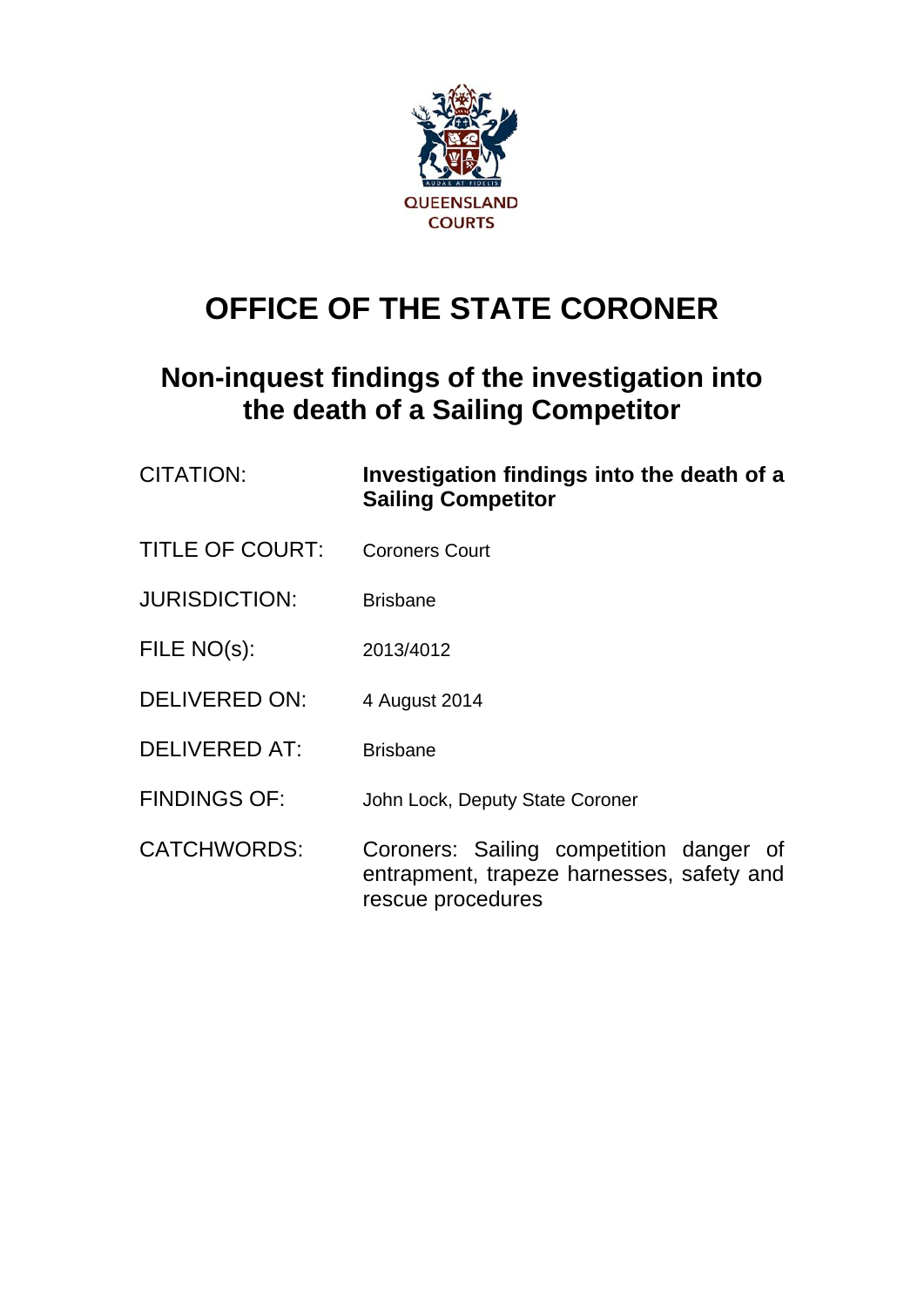## **Introduction**

The Competitor was aged 23. He was an active member of his sailing club and described as being very fit. He died from drowning when he became entrapped in his trapeze harness during a sailing competition.

### **Investigation**

#### **Sailing competition on 9 November 2013**

On 9 November 2013 the Competitor was participating in an 18 foot skiff sailing competition being conducted by the Brisbane 18 Footers Sailing Club. Eighteen foot skiffs are manned by a skipper and two crew members. He was considered to be an experienced sailor, as were his fellow sailors.

Approximately 10 minutes into the race, the skiff capsized. The Competitor was trapped under the trampoline and it appears that a hook from his harness hooked itself into the trampoline and possibly became twisted as he tried to free himself. The police investigation concluded that it was not through insufficient sailing capability of the skipper and other sailors that resulted in the Competitor becoming entangled with the trampoline on the skiff. All three sailors fell into the water as the yacht capsized, however it would seem that the Competitor landed with his midriff directly onto the trampoline mat causing his harness hook to catch on the trampoline cord.

The skipper and the other crew member dived down to try and free him. The other crew member then jumped to the other side of the boat and stood on the centreboard trying to right the vessel. Numerous attempts were made to try and free him with no success. One of the safety boats observed the boat capsize and quickly attended to provide assistance. A second safety boat was called to assist. A number of attempts were made to right the vessel but due to the high winds trying to push the boat back down in the water and the weight of the Competitor's body this was unsuccessful.

Eventually three to four persons were able to right the vessel and the Brisbane Coast Guard attended at the scene. The Coast Guard were able to hand a knife to one of the rescuers enabling him to get under the trampoline and free the Competitor from the boat.

The Competitor was transferred to the Coast Guard vessel that immediately returned to the shore where QAS attempted resuscitation without any success. It was estimated that the Competitor could have been under water for 10 minutes prior to being freed.

#### **Autopsy Examination**

An autopsy has subsequently concluded the cause of death as being due to drowning.

#### **Police Investigation**

The Coroner ordered a full investigation be conducted.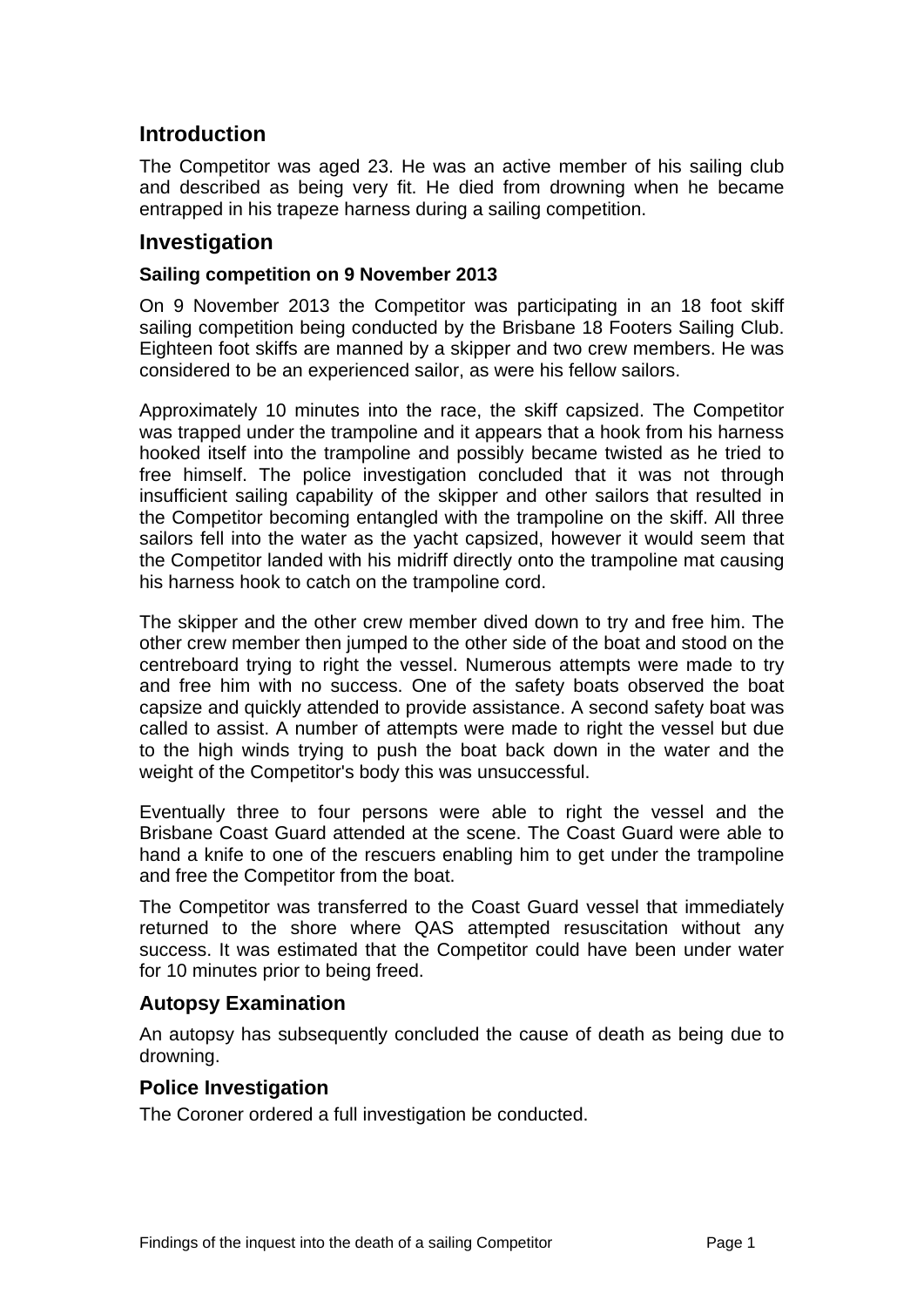The investigating officer informed the coroner that the hook on the harness protrudes out in front of the harness and was likely caught in the netting by accident and dragged the Competitor under the water.

A rule was introduced by the International Sailing Federation in the racing rules requiring that from a specified date a trapeze harness would be required to have a device that quickly released a competitor. This was introduced in the racing rules as rule 40.2 but subsequently was removed. The investigation revealed that although such devices are available on the market, concerns were raised through the sailing community that these quick release systems can become unstable and release without warning placing sailors in jeopardy of falling in the water.

The danger of entrapment had also recently been noted in a Safety Information Notice Number 1 of 2013 issued by Yachting Australia on 26 August 2013 and made recommendations to avoid such incidents.

One of the recommendations was that 'each boat carry a sharp, well maintained and easily accessible, preferably serrated knife and ensure crew know where the knife is located and are prepared to use it to cut a harness or trampoline mesh'.

It is evident that the 18 foot skiff did not carry such a knife.

One of the issues identified by the police investigation was the lack of staffing capabilities and equipment on the safety boats.

The Safety Notice stated that 'All race officials and safety boat crew should be briefed on the risk and dangers of entrapment and methods of recovery. Safety boats should also be equipped with sharp knives to cut sheets, trampoline, harnesses, etc.'

It is evident that none of the safety boats were able to produce a working knife and had to wait until the Coast Guard arrived to free the Competitor from the entrapment.

No safety briefings were conducted by the club prior to the race to some of the boat personnel. The first safety boat on scene (Safety Boat #2) was having marine radio trouble and had to rely on the international distress signal of waving their arms to attract the attention of Safety Boat #1. Safety Boat #2 consisted of a man who had previous yachting experience but was crewed by a man with no 18 foot skiff experience and little other sailing experience and accompanied by his 10-year-old son.

Under the operational standards and guidelines for Yachting Australia Discovery Sailing Centres, it is stated: 'Sufficient safety boats must be available to provide cover for all courses in progress at any one time. They should only be driven by persons holding a minimum of a Yachting Australia Powerboat handling certificate and meet their state boat licensing requirements. Safety boats must fully comply with State marine legislation and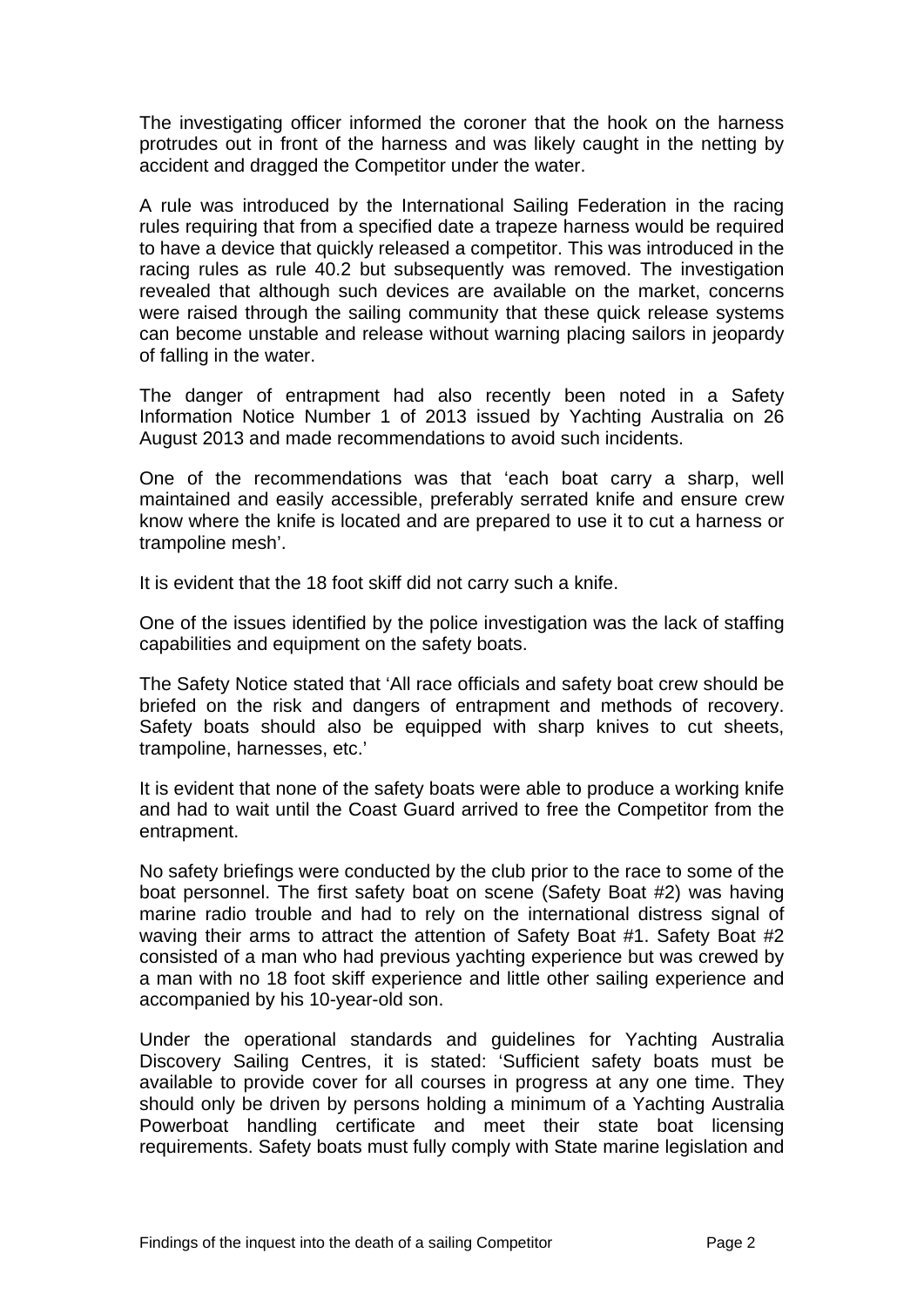regulation, including any special equipment for club boats, in all regards, including equipment and operation.'

The investigation found that it was clear that at the time of the incident, the persons in the first safety boat on scene (Safety Boat #2) were not equipped with the knowledge and skills to deal with such an incident. There was no training received or any briefing prior to the commencement of the race.

The person who was crew for Safety Boat #2 stated that at no point did he feel it was safe for him to jump in and he began to signal to the other safety boat.

Immediately on the arrival of Safety Boat #1, two experienced sailors were able to enter the water, bring the boat under control and with the extra weight, right the boat bringing the Competitor out of the water.

The investigation photographs also show that the VHF marine radio aerials were down which could have led to the issues of lack of communication. This should have been identified by one of the checks prior to leaving the boat ramp.

The investigation concluded that there was no evidence that anybody involved on the day could have altered the outcome. It was difficult to understand the length of time the Competitor was under the water, prior to the safety boat arrival, however the investigation concluded that if all persons on the safety boats were trained in how to deal with such incidents and were provided with fully equipped operational vessels, then incidents of a similar nature could result in a more favourable outcome.

The police investigation recommended that sailing organisations that offer safety boats attempt to comply with similar standards as identified with the 'Operating Standards and Guidelines and Yachting Australia Sailing Centres' in relation to trained operators and fully equipped safety vessels.

#### **Response by Brisbane 18 Footers Sailing Club**

The club advised that subsequent reviews by the club post incident revealed a range of concerns. The club has responded to these concerns by undertaking changes to provide a sailing environment as safe as possible.

I have noted that a number of meetings were conducted by the club shortly after the incident to consider a range of safety issues and improvements.

The club acknowledged that there was inattention to ensuring formal compliance in relation to safety obligations. The club relied on the many years of experience of its members. However, the realisation that vigilant, regular and mandatory inspections are required has been accepted and has been implemented.

A number of changes in procedure have been adopted. All competition crew and all crew of safety boats now must attend briefings on the day of any regatta. Check lists have been developed to ensure rescue boats are fully equipped to attend all emergencies that might occur.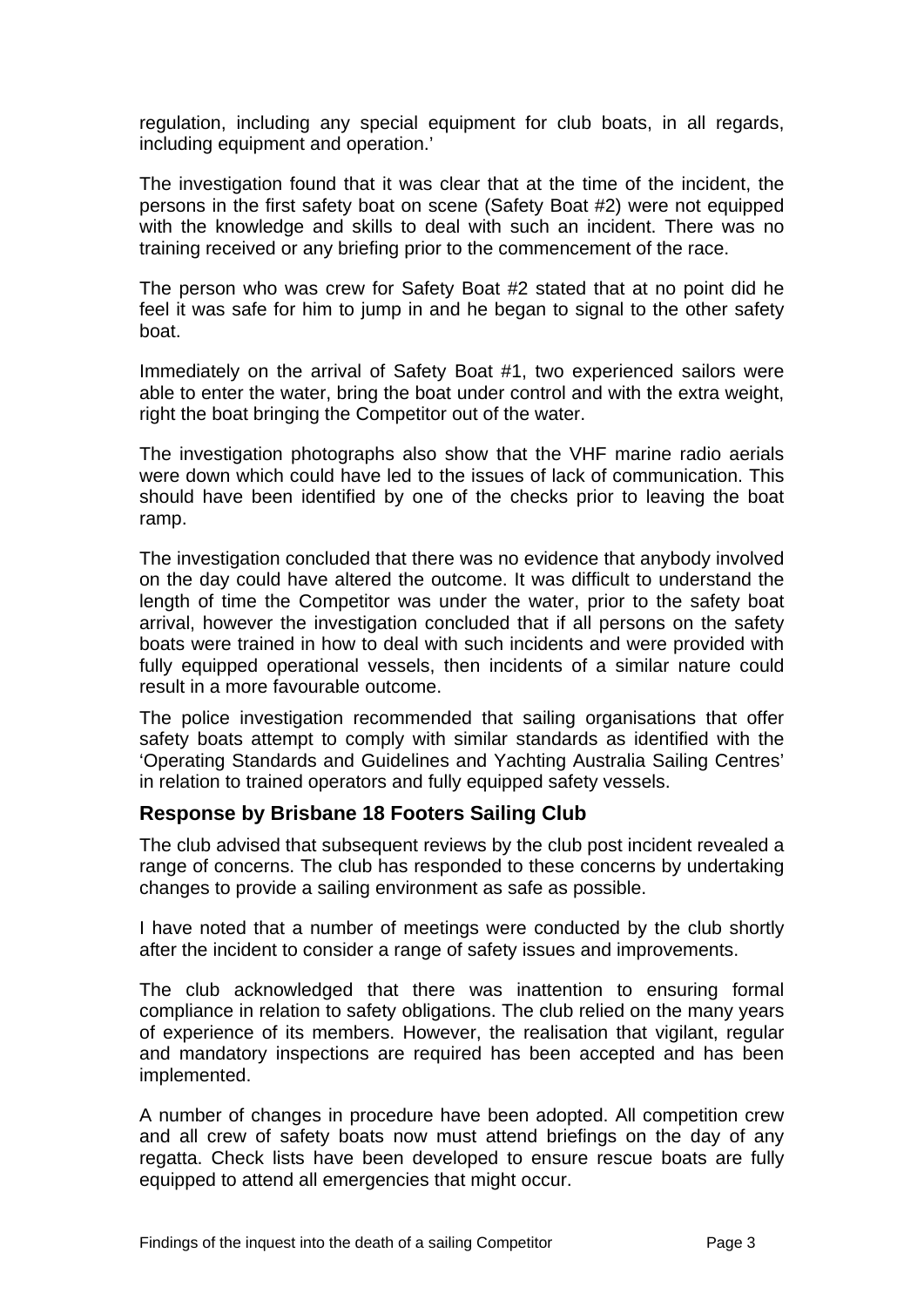In relation to the trapeze harness, the club stated that the methodology of release has been a matter of controversy for some time. It is acknowledged that whilst under development the position is that no failsafe harness has yet been developed.

The club intends to continue liaising with other 18 foot sailing clubs in New South Wales, America and New Zealand with respect to ensuring up to date developments in any safety equipment are monitored and adopted if appropriate.

Quick release harnesses had been debated as an alternative to the fixed hook set up that is common in over 90% of commercially available harnesses. The International Sailing Federation introduced rules about this type of harness in an attempt to improve safety. However, the rule was removed when they were found to be unreliable and in some circumstances put the wearer in additional danger.

The club trialled one of these harnesses at a meeting on 16 November 2013 that was designed with the spring loaded hook retained by a pin. The club noted the pin was very hard to remove by hand and the spring-loaded hook fired away from the harness with great velocity. It was therefore the opinion of the club that a quick release harness of this type would not have changed the outcome in this incident.

The club acknowledges that the skiff involved did not have a safety knife. It would appear the knife had been removed during a maintenance repair of the skiff and, by inadvertence, not reinstated.

It was acknowledged that every boat must have a knife fitted for easy access. The need for this equipment is paramount and is part of the mandatory safety inspection checklist before a boat is allowed to compete. It was noted there have been issues where a safety knife has in itself proved to be a piece of dangerous equipment.

It was acknowledged that whilst a safety knife was on the rescue boats it was not properly located for immediate use. Appropriate steps have been taken to ensure the grab bag is very visible and that its contents, including a knife, are scrupulously checked before the operators can commence duty on the boat. In addition to the grab bag each rescue boat has been fitted with a knife affixed to the superstructure of the vessel and a backup two way radio is now standard equipment on the rescue boat.

The club now ensures that all safety boats are operated by licensed drivers and has undertaken steps to ensure a high standard of experience and expertise by all safety boat personnel. Additional rules have been implemented including the provision of a minimum age of rescue boat personnel to 16 years and sign-on/off for rescue boat crews for record keeping purposes.

The club has also implemented the use of a distress flag for all classes of skiffs.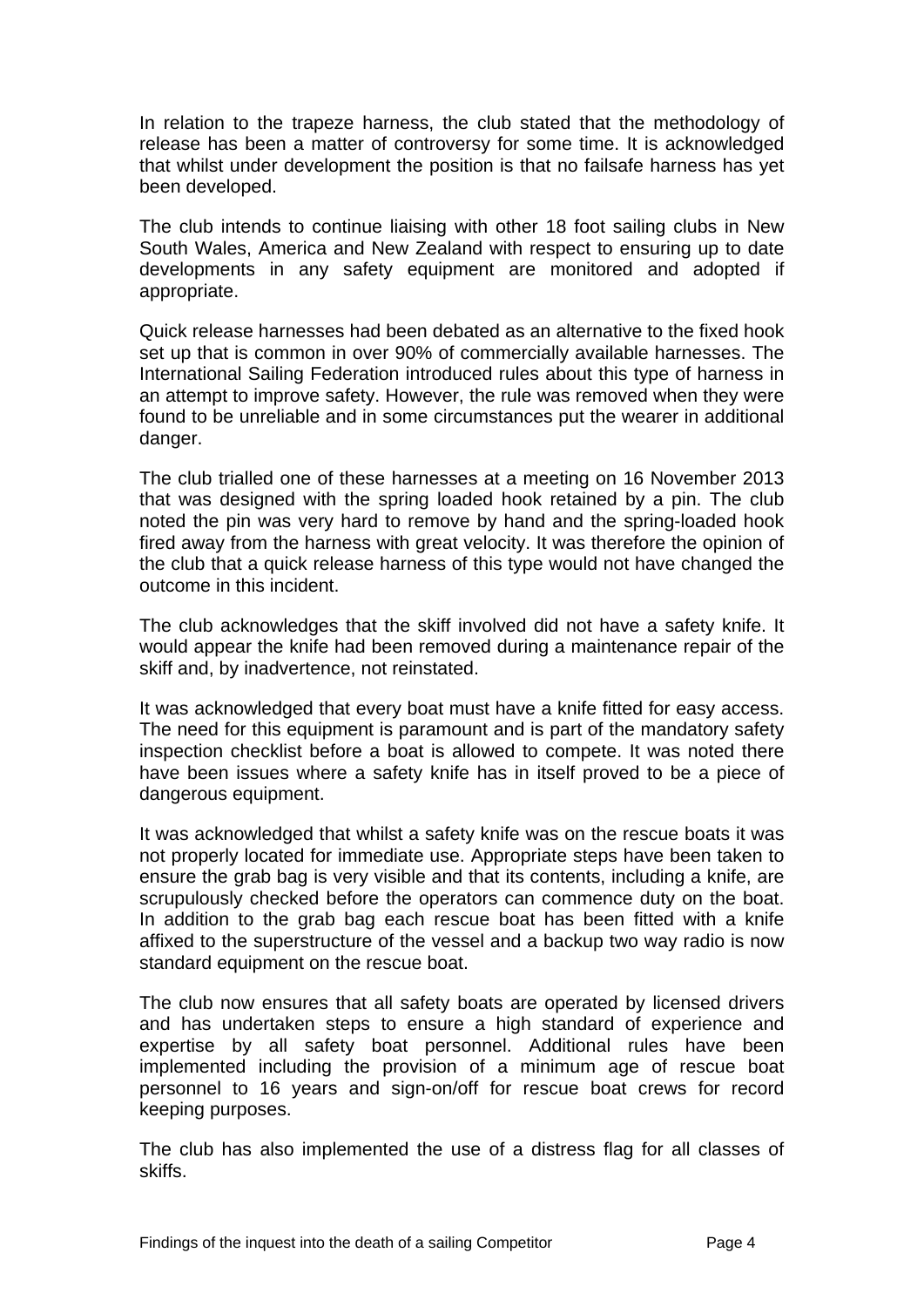The club did not believe there was any defect in the radio operations as there was clear evidence of radio communication from rescue boat to base. Nevertheless, the additional backup of a two way radio system has been installed as a further safety procedure. The use of internationally recognised hand distress signals will continue.

The club noted it was now also considering a number of other safety considerations as technology advances occur.

#### **Response by Yachting Queensland and Yachting Australia**

Neither Yachting Queensland nor Yachting Australia have received a formal report of the incident. Both organisations have provided support and encouragement to the club to conduct a review but have not been requested to provide any direct assistance.

At the time of the incident the Competitor had no formal affiliation through either organisation.

Clubs are encouraged to use qualified Race Officials who have received recognition for their training under the National Officiating Program. As well clubs are encouraged to use volunteers who have received recognition for training under the Yachting Australia Powerboat Program.

Neither organisation has any power to mandate that clubs must only use qualified volunteers. It is recognised that clubs rely on volunteers to run competitions, and it is financially difficult to ask the volunteers to give up more time, often at a cost, to be trained so they can volunteer for their respective club.

In relation to the rule about quick release trapeze harnesses it was noted that there were a number of problems, which eventually led to its removal. Yachting Australia advised that the International Sailing Federation rule was foreshadowed to come into effect but it never did as it was seen to be impractical.

Yachting Australia noted there were a number of relevant rules and safety notices that were in operation at the time of the incident. These include various templates and guides to clubs explaining club risk management and safety and how that can be introduced.

Safety information notices about trapeze harnesses and entrapment risks were also noted on their website.

Since the incident, Yachting Queensland has communicated broadly to all clubs and members with reminders about safety and related policies and procedures. Yachting Queensland sent out a bulletin detailing the events relating to this incident and prompting questions, recommendations and guidance to useful resources.

#### **Conclusion**

The Competitor died in tragic circumstances during a sailing competition. His boat capsized. This is not a particularly uncommon event, is part of racing and